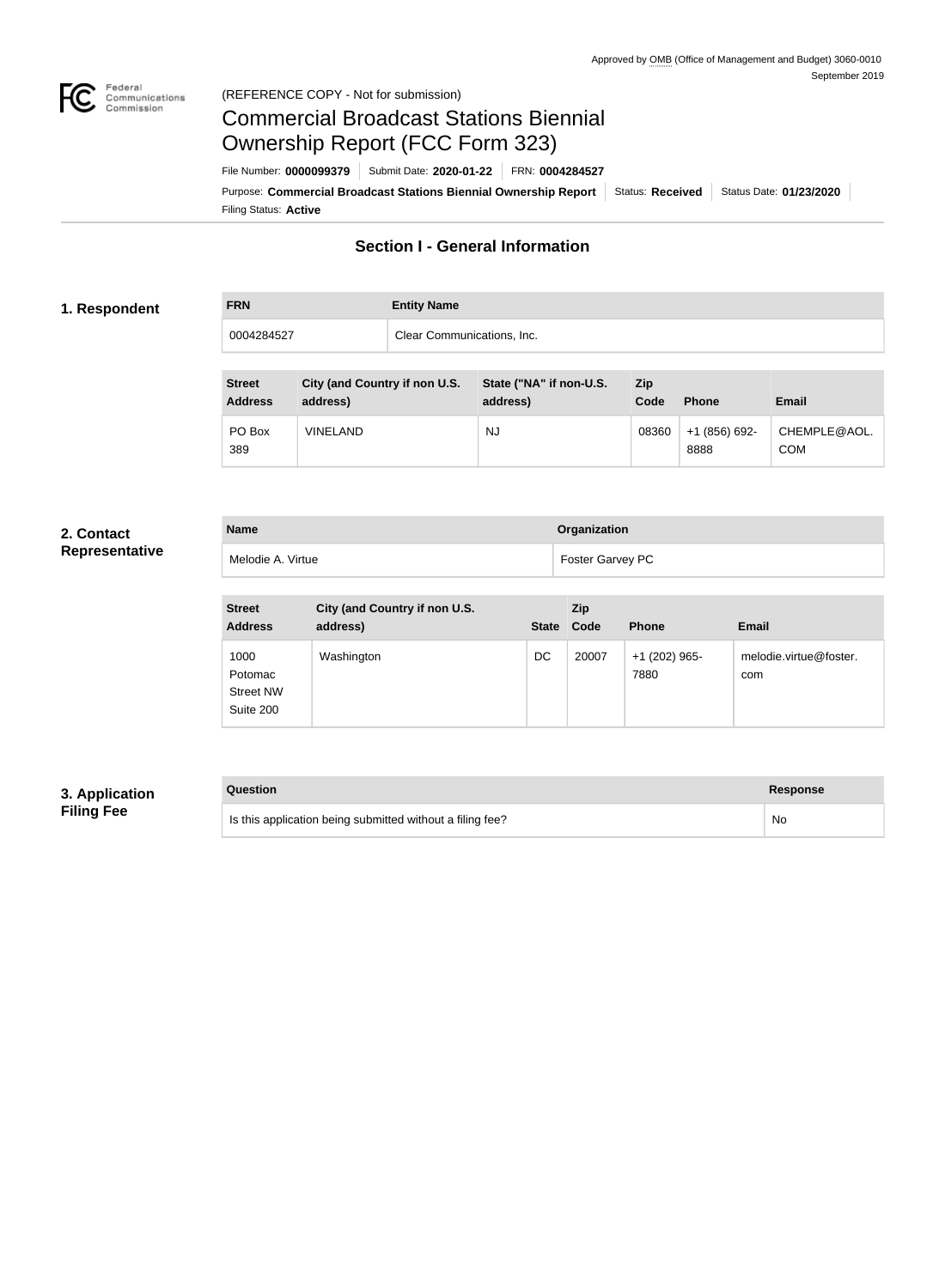| <b>Fees</b> | <b>Application Type</b> | <b>Form Number</b> | <b>Fee Code</b> | Quantity | <b>Fee Amount</b> | <b>Subtotal</b> |
|-------------|-------------------------|--------------------|-----------------|----------|-------------------|-----------------|
|             | Biennial                | Form 323           | <b>MAR</b>      | r<br>-   | 85                | \$140.00        |
|             |                         |                    |                 |          | Total             | \$140.00        |

## **4. Nature of Respondent**

| (a) Provide the following information about the Respondent: |                        |  |
|-------------------------------------------------------------|------------------------|--|
| <b>Relationship to stations/permits</b>                     | Licensee               |  |
| <b>Nature of Respondent</b>                                 | For-profit corporation |  |

**(b) Provide the following information about this report:**

| Validation and resubmission of a previously filed biennial<br>report (certifying no changes from the previously filed                                                        |
|------------------------------------------------------------------------------------------------------------------------------------------------------------------------------|
|                                                                                                                                                                              |
| When filing a biennial ownership report or validating<br>and resubmitting a prior biennial ownership report, this<br>date must be Oct. 1 of the year in which this report is |
|                                                                                                                                                                              |

## **5. Licensee(s) and Station(s)**

**Respondent is filing this report to cover the following Licensee(s) and station(s):**

| <b>Licensee/Permittee Name</b> | <b>FRN</b>       |                 |              |                |
|--------------------------------|------------------|-----------------|--------------|----------------|
| Clear Communications, Inc.     |                  |                 | 0004284527   |                |
|                                |                  |                 |              |                |
| Fac. ID No.                    | <b>Call Sign</b> | <b>City</b>     | <b>State</b> | <b>Service</b> |
| 11973                          | WMIZ             | <b>VINELAND</b> | <b>NJ</b>    | AM             |
| 11974                          | <b>WVLT</b>      | <b>VINELAND</b> | <b>NJ</b>    | FM             |

## **Section II – Biennial Ownership Information**

**1. 47 C.F.R. Section 73.3613 and Other Documents**

Licensee Respondents that hold authorizations for one or more full power television, AM, and/or FM stations should list all contracts and other instruments set forth in 47 C.F.R. Section 73.3613(a) through (c) for the facility or facilities listed on this report. In addition, attributable Local Marketing Agreements (LMAs) and attributable Joint Sales Agreements (JSAs) must be disclosed by the licensee of the brokering station on its ownership report. If the agreement is an attributable LMA, an attributable JSA, or a network affiliation agreement, check the appropriate box. Otherwise, select "Other." Non-Licensee Respondents, as well as Licensee Respondents that only hold authorizations for Class A television and/or low power television stations, should select "Not Applicable" in response to this question.

| Document Information                  |                           |  |  |
|---------------------------------------|---------------------------|--|--|
| Description of contract or instrument | ARTICLES OF INCORPORATION |  |  |
| Parties to contract or instrument     | STATE OF NEW JERSEY       |  |  |
| Date of execution                     | 09/1985                   |  |  |
| Date of expiration                    | No expiration date        |  |  |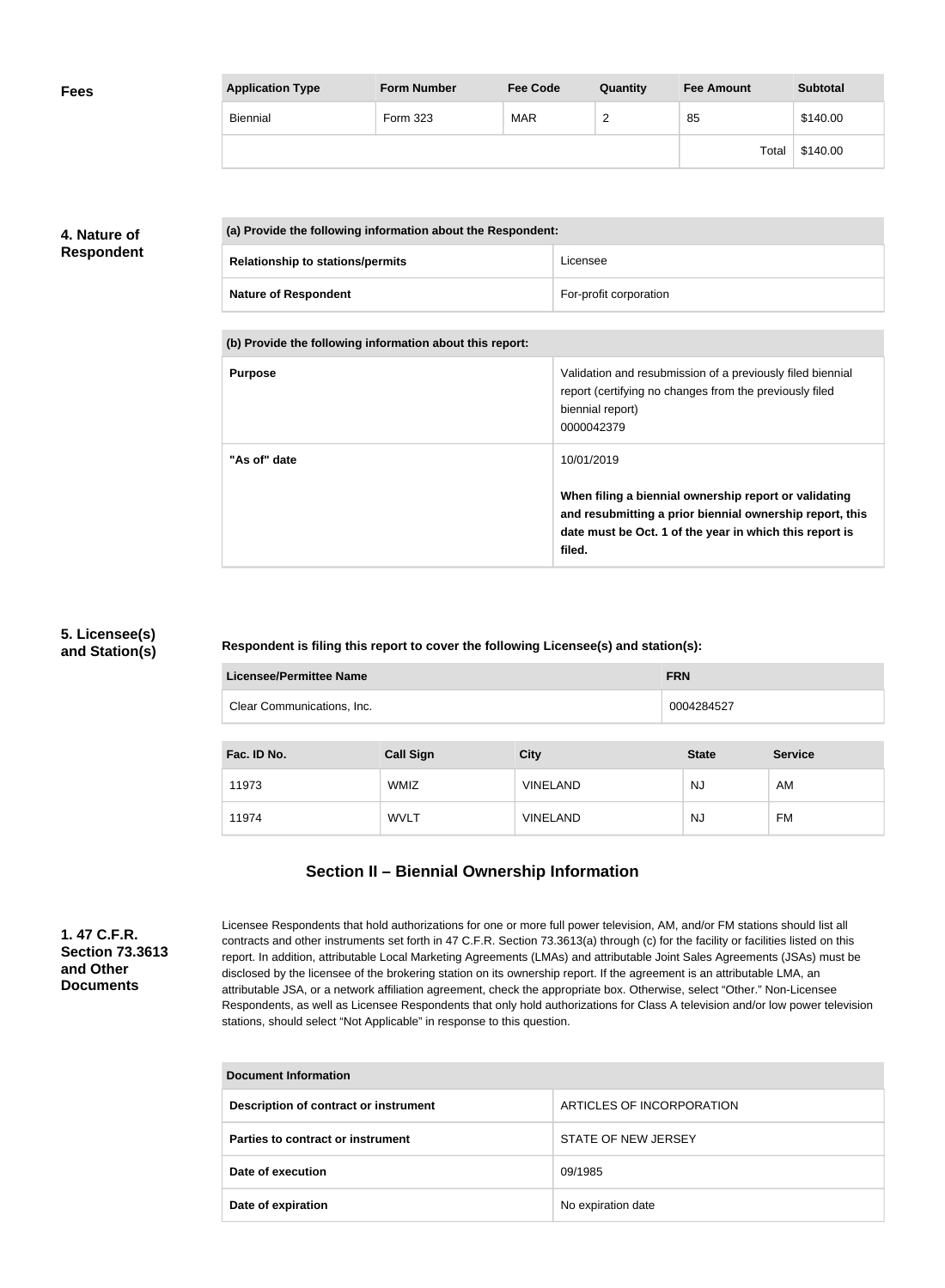| <b>Agreement type</b><br>(check all that apply) | Other<br>Agreement Type: ARTICLES OF INCORPORATION |  |
|-------------------------------------------------|----------------------------------------------------|--|
|                                                 |                                                    |  |
| <b>Document Information</b>                     |                                                    |  |

| Poognicht in onnauon                            |                                  |
|-------------------------------------------------|----------------------------------|
| Description of contract or instrument           | BY-LAWS                          |
| Parties to contract or instrument               | CLEAR COMMUNICATIONS, INC.       |
| Date of execution                               | 09/1985                          |
| Date of expiration                              | No expiration date               |
| <b>Agreement type</b><br>(check all that apply) | Other<br>Agreement Type: BY-LAWS |

#### **2. Ownership Interests**

**(a)** Ownership Interests. This Question requires Respondents to enter detailed information about ownership interests by generating a series of subforms. Answer each question on each subform. The first subform listing should be for the Respondent itself. If the Respondent is not a natural person, also list each of the officers, directors, stockholders, non-insulated partners, non-insulated members, and any other persons or entities with a direct attributable interest in the Respondent pursuant to the standards set forth in 47 C.F.R. Section 73.3555. (A "direct" interest is one that is not held through any intervening companies or entities.) List each interest holder with a direct attributable interest in the Respondent separately.

Leave the percentage of total assets (Equity Debt Plus) field blank for an interest holder unless that interest holder has an attributable interest in the Respondent solely on the basis of the Commission's Equity Debt Plus attribution standard, 47 C.F.R. Section 73.3555, Note 2(i).

In the case of vertical or indirect ownership structures, list only those interests in the Respondent that also represent an attributable interest in the Licensee(s) for which the report is being submitted.

Entities that are part of an organizational structure that includes holding companies or other forms of indirect ownership must file separate ownership reports. In such a structure do not report, or file a separate report for, any interest holder that does not have an attributable interest in the Licensee(s) for which the report is being submitted.

Please see the Instructions for further detail concerning interests that must be reported in response to this question.

The Respondent must provide an FCC Registration Number for each interest holder reported in response to this question. Please see the Instructions for detailed information and guidance concerning this requirement.

| <b>Ownership Information</b>                          |                                                         |                      |  |  |
|-------------------------------------------------------|---------------------------------------------------------|----------------------|--|--|
| <b>FRN</b>                                            | 0004284527                                              |                      |  |  |
| <b>Entity Name</b>                                    | Clear Communications, Inc.                              |                      |  |  |
| <b>Address</b>                                        | PO Box                                                  | 389                  |  |  |
|                                                       | <b>Street 1</b>                                         |                      |  |  |
|                                                       | <b>Street 2</b>                                         |                      |  |  |
|                                                       | <b>City</b>                                             | <b>VINELAND</b>      |  |  |
|                                                       | State ("NA" if non-U.S.<br>address)                     | <b>NJ</b>            |  |  |
|                                                       | <b>Zip/Postal Code</b>                                  | 08360                |  |  |
|                                                       | Country (if non-U.S.<br>address)                        | <b>United States</b> |  |  |
| <b>Listing Type</b>                                   | Respondent                                              |                      |  |  |
| <b>Positional Interests</b><br>(check all that apply) | Respondent                                              |                      |  |  |
| <b>Tribal Nation or Tribal</b><br><b>Entity</b>       | Interest holder is not a Tribal nation or Tribal entity |                      |  |  |

#### **Ownership Information**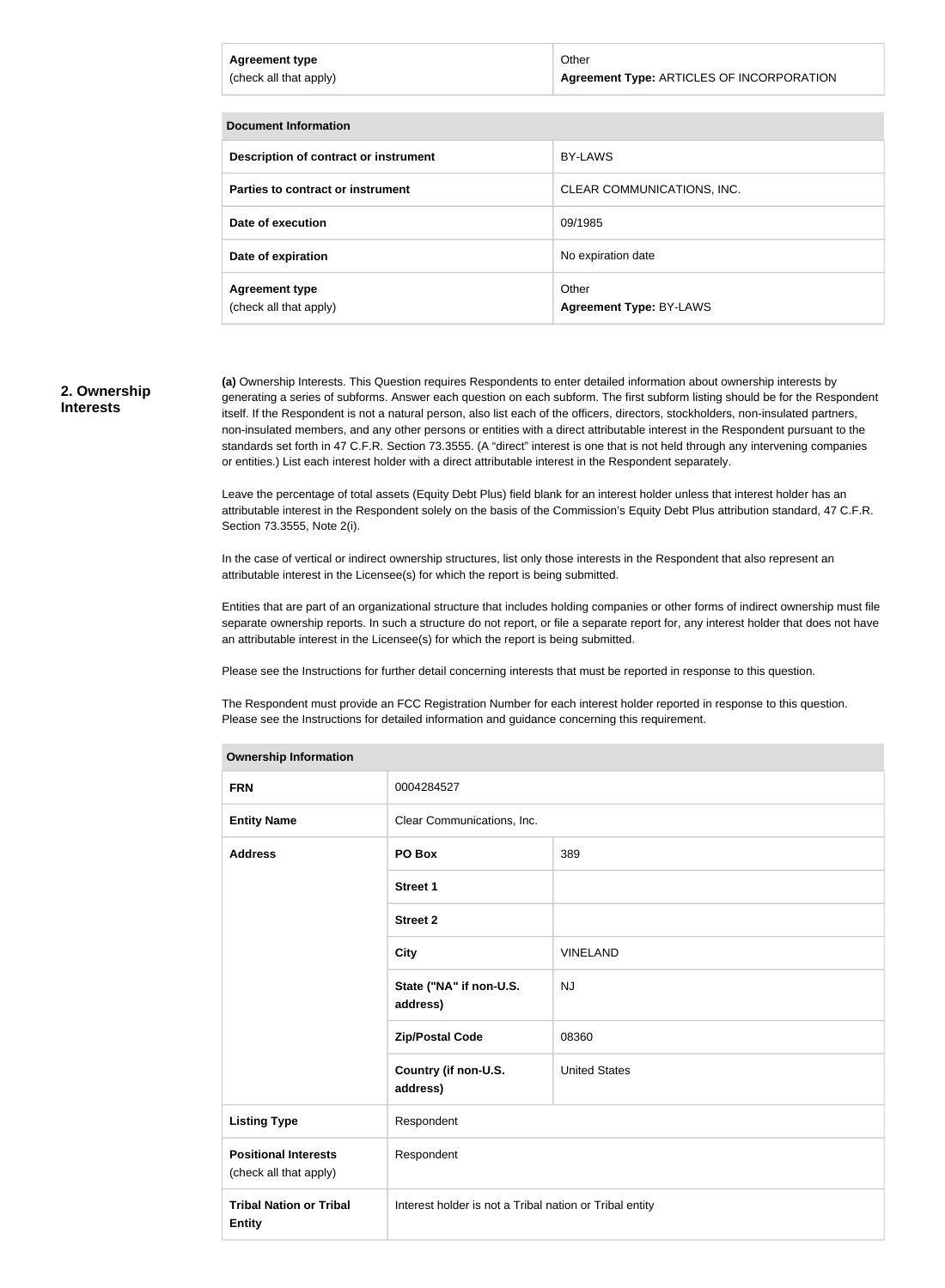| <b>Interest Percentages</b><br>(enter percentage values<br>from 0.0 to 100.0) | Voting                                                                               | $0.0\%$ | <b>Jointly Held?</b><br>No. |
|-------------------------------------------------------------------------------|--------------------------------------------------------------------------------------|---------|-----------------------------|
|                                                                               | <b>Equity</b>                                                                        | $0.0\%$ |                             |
|                                                                               | <b>Total assets (Equity Debt</b><br>Plus)                                            | $0.0\%$ |                             |
| that do not appear on this report?                                            | Does interest holder have an attributable interest in one or more broadcast stations |         | No.                         |

#### **Ownership Information**

| <b>FRN</b>                                                                    | 0019996172                                                                           |                        |                            |
|-------------------------------------------------------------------------------|--------------------------------------------------------------------------------------|------------------------|----------------------------|
| <b>Name</b>                                                                   | <b>Charles McCreery</b>                                                              |                        |                            |
| <b>Address</b>                                                                | PO Box                                                                               | 689                    |                            |
|                                                                               | <b>Street 1</b>                                                                      |                        |                            |
|                                                                               | <b>Street 2</b>                                                                      |                        |                            |
|                                                                               | <b>City</b>                                                                          | <b>VINELAND</b>        |                            |
|                                                                               | State ("NA" if non-U.S.<br>address)                                                  | <b>NJ</b>              |                            |
|                                                                               | <b>Zip/Postal Code</b>                                                               | 08360                  |                            |
|                                                                               | Country (if non-U.S.<br>address)                                                     | <b>United States</b>   |                            |
| <b>Listing Type</b>                                                           | Other Interest Holder                                                                |                        |                            |
| <b>Positional Interests</b><br>(check all that apply)                         | Officer, Director, Other - PRESIDENT                                                 |                        |                            |
| Citizenship, Gender,                                                          | Citizenship                                                                          | <b>US</b>              |                            |
| <b>Ethnicity, and Race</b><br><b>Information (Natural</b>                     | Gender                                                                               | Male                   |                            |
| <b>Persons Only)</b>                                                          | <b>Ethnicity</b>                                                                     | Not Hispanic or Latino |                            |
|                                                                               | Race                                                                                 | White                  |                            |
| <b>Interest Percentages</b><br>(enter percentage values<br>from 0.0 to 100.0) | Voting                                                                               | 100.0%                 | <b>Jointly Held?</b><br>No |
|                                                                               | <b>Equity</b>                                                                        | 100.0%                 |                            |
|                                                                               | <b>Total assets (Equity Debt</b><br>Plus)                                            |                        |                            |
| that do not appear on this report?                                            | Does interest holder have an attributable interest in one or more broadcast stations |                        | No                         |
|                                                                               |                                                                                      |                        |                            |
|                                                                               |                                                                                      |                        |                            |

| (b) Respondent certifies that any interests, including equity, financial, or voting | Yes |
|-------------------------------------------------------------------------------------|-----|
| interests, not reported in this filing are non-attributable.                        |     |
| If "No," submit as an exhibit an explanation.                                       |     |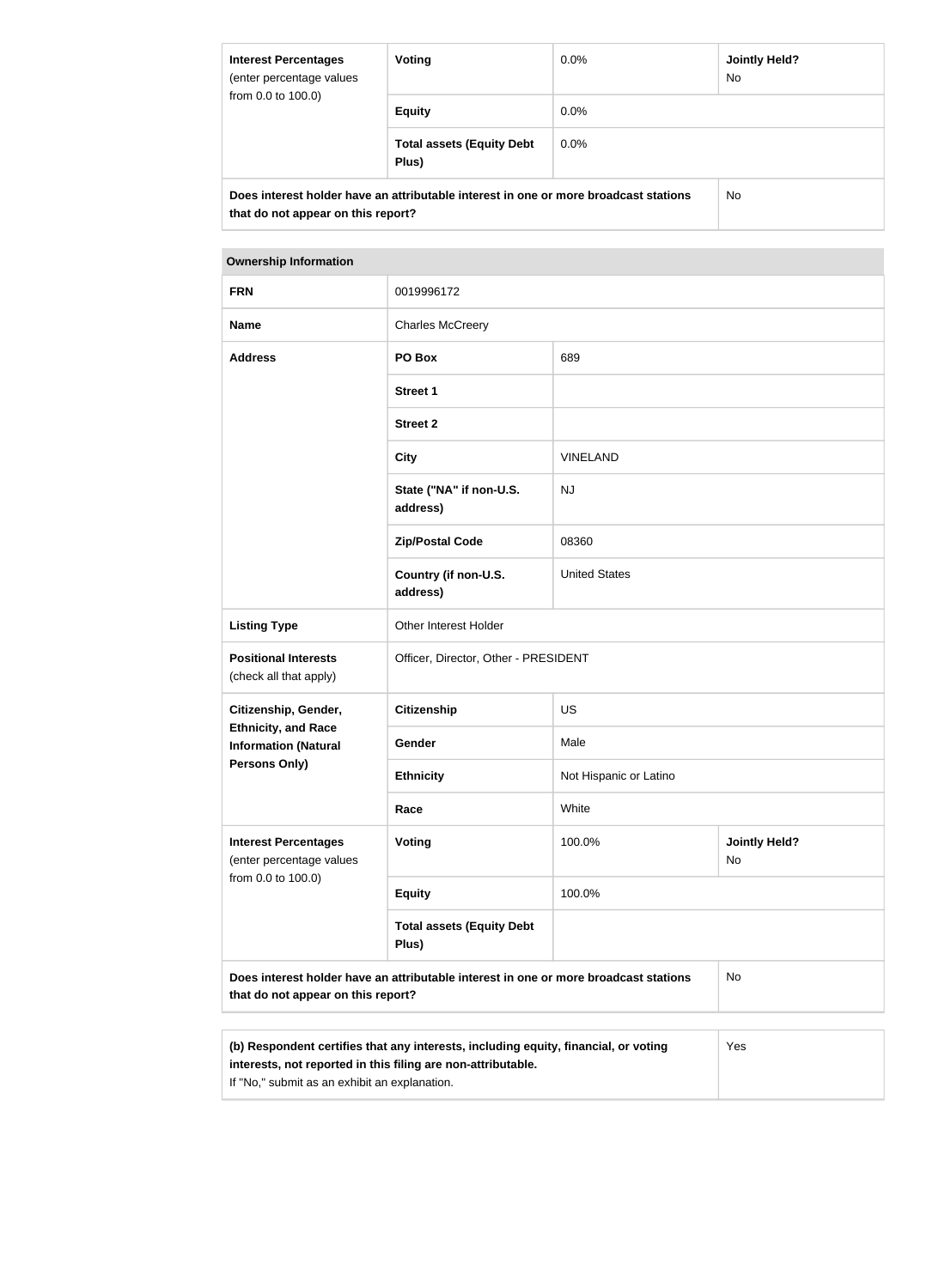

**(d) Are any of the individuals listed as an attributable interest holder in the Respondent married to each other or related to each other as parentchild or as siblings?** No

If "Yes," provide the following information for each such the relationship.

| (e) Is Respondent seeking an attribution exemption for any officer or director with<br>duties wholly unrelated to the Licensee(s)?                                                                                             | No |
|--------------------------------------------------------------------------------------------------------------------------------------------------------------------------------------------------------------------------------|----|
| If "Yes," complete the information in the required fields and submit an Exhibit fully describing<br>that individual's duties and responsibilities, and explaining why that individual should not be<br>attributed an interest. |    |

### **3. Organizational Chart (Licensees Only)**

Attach a flowchart or similar document showing the Licensee's vertical ownership structure including the Licensee and all entities that have attributable interests in the Licensee. Licensees with a single parent entity may provide a brief explanatory textual Exhibit in lieu of a flowchart or similar document. Licensees without parent entities should so indicate in a textual Exhibit.

**Non-Licensee Respondents should select "N/A" in response to this question.**

| <b>File Name</b>                                     | Uploaded By | <b>Attachment Type</b> | <b>Description</b> |
|------------------------------------------------------|-------------|------------------------|--------------------|
| <b>Clear Communications Organizational Chart.pdf</b> | Applicant   | <b>Ownership Chart</b> |                    |